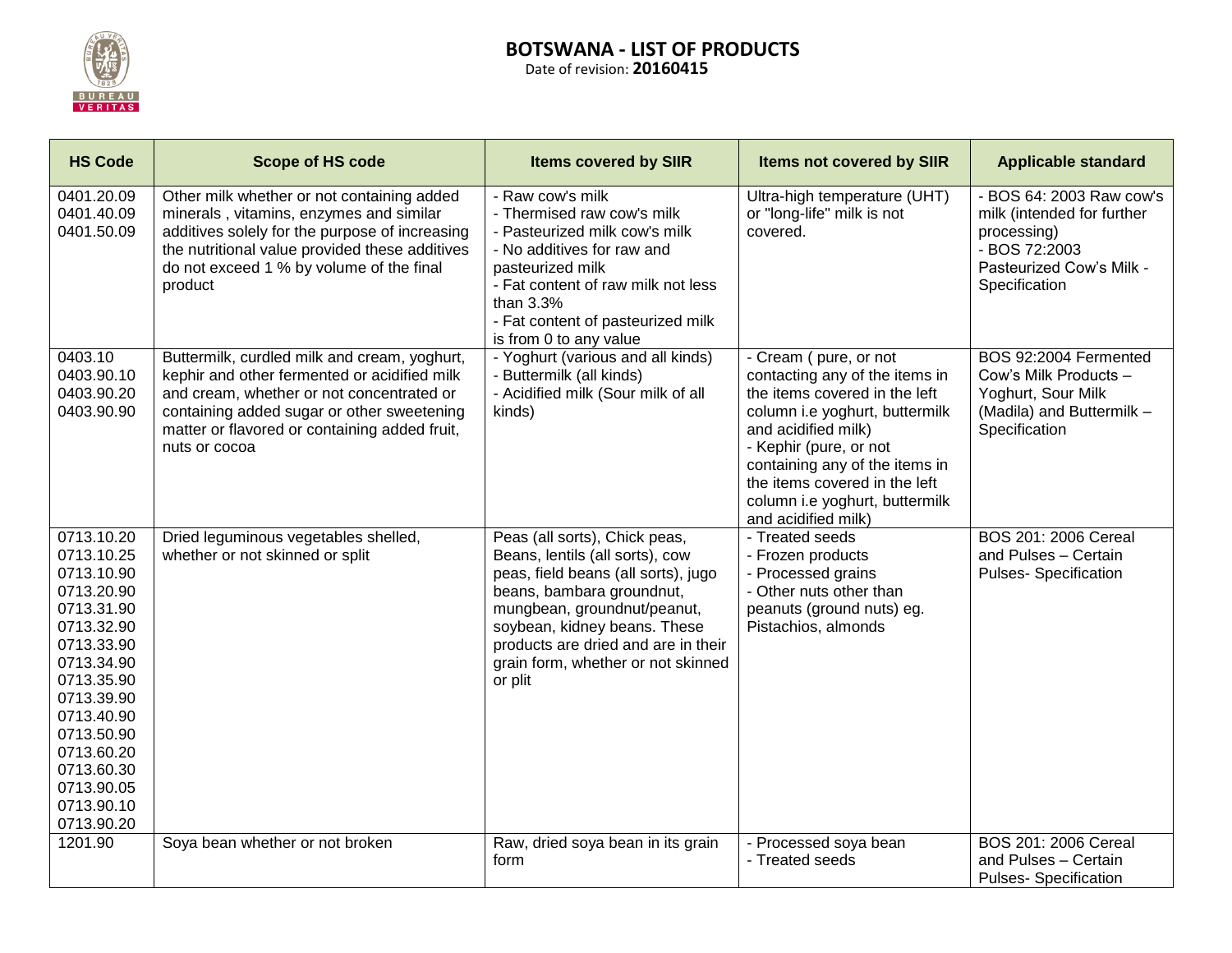| 1202.40                                                                                                                                                                                                                                                                                                                                                                  | Groundnuts, not roasted or otherwise                                                                                                                      | Raw, dried groundnuts                                                                                                                                                                                                                  | - Processed groundnuts                                    | BOS 201: 2006 Cereal                                                                                                                                                                                              |
|--------------------------------------------------------------------------------------------------------------------------------------------------------------------------------------------------------------------------------------------------------------------------------------------------------------------------------------------------------------------------|-----------------------------------------------------------------------------------------------------------------------------------------------------------|----------------------------------------------------------------------------------------------------------------------------------------------------------------------------------------------------------------------------------------|-----------------------------------------------------------|-------------------------------------------------------------------------------------------------------------------------------------------------------------------------------------------------------------------|
| 1202.41                                                                                                                                                                                                                                                                                                                                                                  | cooked, whether or not shelled or broken                                                                                                                  |                                                                                                                                                                                                                                        | - Treated seeds                                           | and Pulses - Certain                                                                                                                                                                                              |
| 1202.42                                                                                                                                                                                                                                                                                                                                                                  |                                                                                                                                                           |                                                                                                                                                                                                                                        |                                                           | <b>Pulses-Specification</b>                                                                                                                                                                                       |
| 1007.90                                                                                                                                                                                                                                                                                                                                                                  | Grain sorghum                                                                                                                                             | Dry sorghum grains for human<br>consumption.                                                                                                                                                                                           | - Treated seeds<br>- Products thereof eg.<br>Sorghum meal | - BOS 26:2009 Cereals -<br>Whole and dehulled<br>sorghum grains for human<br>consumption -<br>Specification<br>- BOS 63:2009: Cereals-<br>Classification and grading<br>of sorghum grains<br>intended for sale in |
|                                                                                                                                                                                                                                                                                                                                                                          |                                                                                                                                                           |                                                                                                                                                                                                                                        |                                                           |                                                                                                                                                                                                                   |
| 1604.12.90<br>1604.13.05<br>1604.13.10<br>1604.13.12<br>1604.13.15<br>1604.13.17<br>1604.13.20<br>1604.15.20<br>1604.19.20<br>1604.20.35<br>1604.20.40<br>1605.10.80<br>1605.40.80<br>1605.51.20<br>1605.52.20<br>1605.53.20<br>1605.54.20<br>1605.55.20<br>1605.56.20<br>1605.57.20<br>1605.58.20<br>1605.59.20<br>1605.61.20<br>1605.62.20<br>1605.63.20<br>1605.69.20 | Prepared or preserved fish; caviar and caviar<br>substitutes prepared from fish eggs                                                                      | All fish, mollusks and crustaceans<br>in airtight metal containers only<br>Canned salmon<br>Canned herrings<br>Canned herrings<br>Canned Tuna<br>Canned eels<br>Canned anchovies<br>Canned shrimps and prawns<br><b>Canned Lobster</b> | - All other eg. Frozen<br>- In other form of packaging    | Botswana<br>BOS 449:2011 Canned<br>Fish, Canned Marine<br>Mollusks, and Canned<br><b>Crustaceans and Products</b><br>derived there from                                                                           |
| 2008.11.10                                                                                                                                                                                                                                                                                                                                                               | Fruit, nuts and other edible parts of plants,                                                                                                             | Peanut butter                                                                                                                                                                                                                          | - Other nut pastes / speads                               | BOS 450:2011 Peanut                                                                                                                                                                                               |
|                                                                                                                                                                                                                                                                                                                                                                          | otherwise prepared or preserved, whether or<br>not containing added sugar or other<br>sweetening matter or spirit, not elsewhere<br>specified or included |                                                                                                                                                                                                                                        | eg. Cocoa butters, almonds<br>spreads etc                 | <b>Butter - Specification</b>                                                                                                                                                                                     |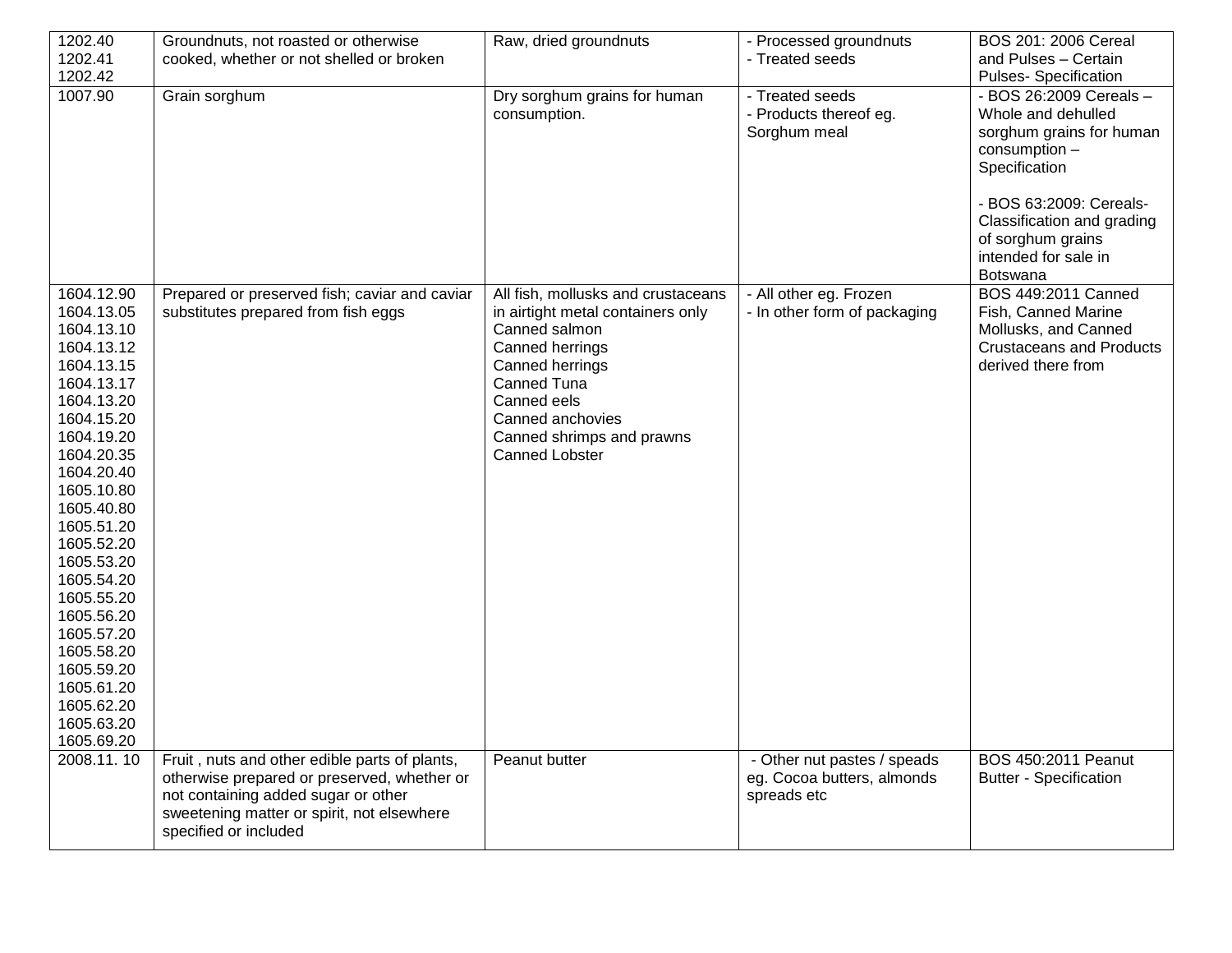| 2309.90.91<br>2309.90.92                             | Preparations of a kind used in animal feeding                                                                                                                  | Complete Cattle Feeds Only e.g.<br>Calf feed (starter & grower), Dairy<br>meal, Beef feed (beef finisher,<br>grower ration, bull ration,<br>maintenance ration)<br>Complete Chicken Feeds only eg.<br>(Broiler feeds, Layers feeds)                                                   | Supplements<br>Concentrates<br>Raw materials for making<br>cattle feeding products eg.<br>Bran, molasses, Lucerne<br>Cattle feed premixes<br>- Supplements<br>- Concentrates<br>- Raw materials for making<br>chicken feeding products eg.<br>Bran, maize<br>- Chicken feed premixes<br>- Fowl feed | BOS 25: 2008 Animal<br>Feeding Stuff - Cattle<br><b>Feeds Specifications</b><br>BOS 8-1: 2008 Poultry<br>feeds- Part 1: Chicken<br>feeds - Specification |
|------------------------------------------------------|----------------------------------------------------------------------------------------------------------------------------------------------------------------|---------------------------------------------------------------------------------------------------------------------------------------------------------------------------------------------------------------------------------------------------------------------------------------|-----------------------------------------------------------------------------------------------------------------------------------------------------------------------------------------------------------------------------------------------------------------------------------------------------|----------------------------------------------------------------------------------------------------------------------------------------------------------|
| 2523.10<br>2523.21<br>2523.29<br>2523.30<br>2523.90  | Portland cement, aluminous cement, slag<br>cement, supersulphate cement and similar<br>hydraulic cements whereof or not coloured or<br>in the form of clinkers | Portland cement (Cement Type I)<br>Portland-composite cement<br>(Cement Type II), Blastfurnace<br>cement (Cement Type III),<br>Pozzolanic cement (Cement Type<br>IV), Composite cement (Cement<br>Type V)                                                                             | Tile adhesive                                                                                                                                                                                                                                                                                       | BOS ENV 197-1:2000<br>Cement: Composition,<br>Specification and<br>Conformity Criteria - Part<br>1: Common Cements                                       |
| 3923.21.05<br>3923.21.15<br>3923.29.05<br>3923.29.15 | Articles for conveyance or packing of goods<br>of plastics; stoppers, lids, caps and other<br>closure, of plastics.                                            | Plastic carrier bags and flat bags<br>that are made from thermo-plastic<br>materials plastic carrier bags.<br>Plastic bags offered for trade or<br>commercial distribution as carrier<br>bags                                                                                         | Bread bags, refuse bags, bin<br>liners, fruits and vegetables<br>bags, primary packaging such<br>as barrier bags.                                                                                                                                                                                   | <b>BOS 186:2006 Plastic</b><br>carrier bags and flat bags<br>- Specification                                                                             |
| 4015.19.90                                           | Articles of apparel and clothing accessories<br>(including gloves, mittens and mitts), for all<br>purposes, of vulcanised rubber (excluding<br>hard rubber)    | Chemical resistant gloves for<br>handling of chemical.<br><b>PVC</b><br>Natural rubber (NR)<br>Styrene butadiene, rubbers (SBR)<br>Polychloroprene rubber (CR)<br>Butyl rubber (IIR)<br>Nitrile rubber (NBR)                                                                          | Mittens & mitts, Medical,<br>sports, driving and leather<br>gloves.                                                                                                                                                                                                                                 | BOS 245:2008: Chemical<br>resistant gloves                                                                                                               |
| 2811.21                                              | <b>Carbon Dioxide</b>                                                                                                                                          | Pressurised liquid Carbon<br>dioxide for fire protection                                                                                                                                                                                                                              | Carbon dioxide for other<br>applications                                                                                                                                                                                                                                                            | BOS ISO 5923:1989: Fire<br>protection-Carbon dioxide                                                                                                     |
| 3813.00.90                                           | Preparations and charges for fire<br>extinguishers; charged fire-extinguishing<br>grenades                                                                     | All powdered chemicals used as<br>media for fire extinguishers.<br>Commonly known as Dry<br>Chemical Powder (DCP) for class<br>A, B & C Fires.<br>- Monoammonium phosphate;<br>- Sodium bicarbonate;<br>- Potassium bicarbonate;<br>- Potassium sulphate; or<br>- Potassium chloride. | Foams, gases and liquids used<br>to extinguish fire.                                                                                                                                                                                                                                                | BOS 196:2006: Fire<br>extinguishing media-<br>Powders                                                                                                    |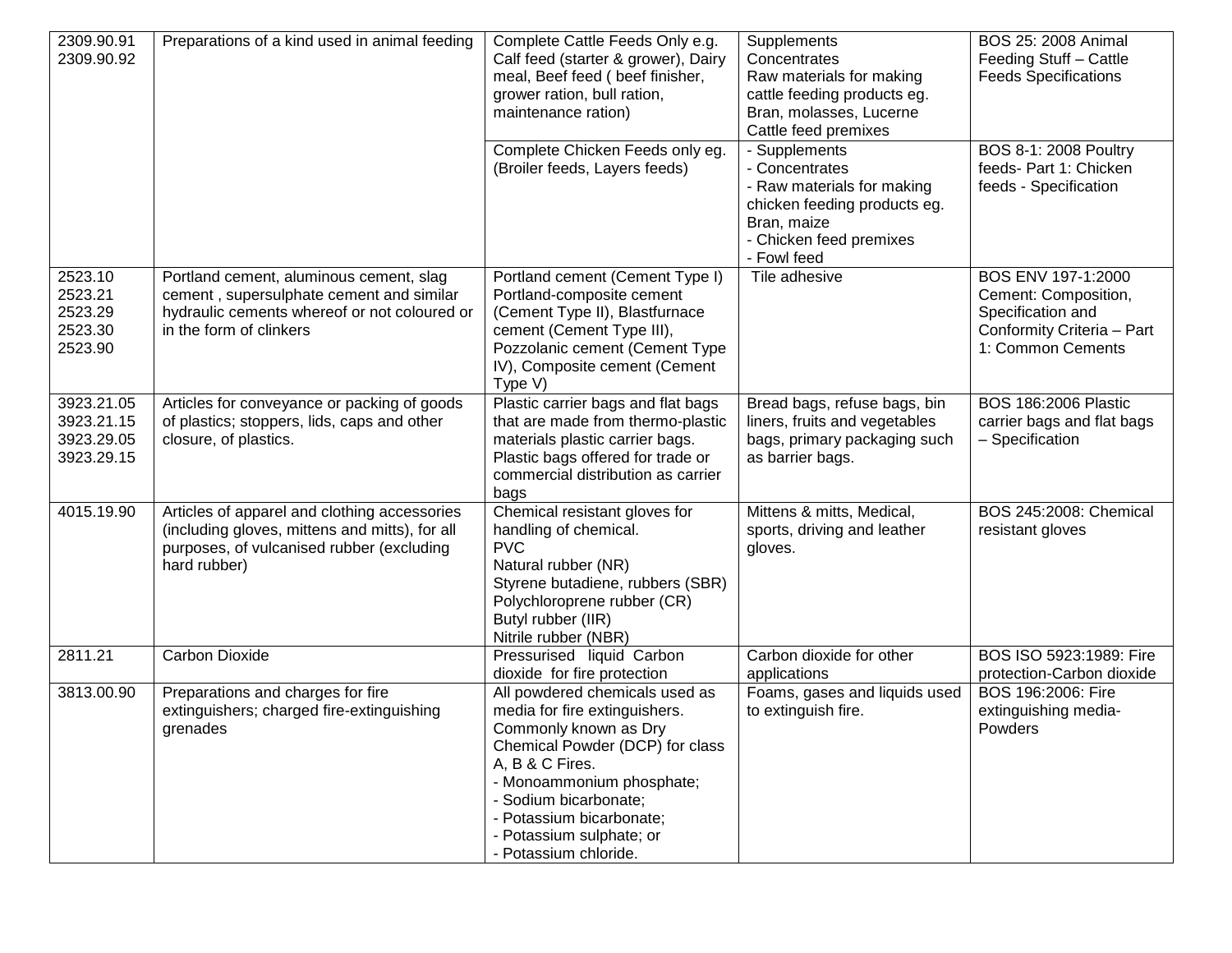| 8310.00<br>9405.60       | Sign plates, name plates, address plates and<br>similar plates; numbers, letters and other<br>symbols, of base metal<br>Illuminated signs, illuminated name plates | Standard (non-reflective), Self-<br>luminous (radio luminescent)<br>Internally illuminated<br>Retro-reflective & Photo<br>luminescent<br>The backing materials for these<br>signs are steel, aluminium and                                                                                                                                   | Name plates, address plates<br>and similar plates; numbers, of<br>base metal illuminated name<br>plates                                                                                                                                                                                    | BOS 6-1:1999: Symbolic<br>safety signs-Part 1:<br>Standards signs and<br>general requirements                             |
|--------------------------|--------------------------------------------------------------------------------------------------------------------------------------------------------------------|----------------------------------------------------------------------------------------------------------------------------------------------------------------------------------------------------------------------------------------------------------------------------------------------------------------------------------------------|--------------------------------------------------------------------------------------------------------------------------------------------------------------------------------------------------------------------------------------------------------------------------------------------|---------------------------------------------------------------------------------------------------------------------------|
| 8424.20                  | and the like<br>Spray guns and similar appliances                                                                                                                  | plastic.<br>Fire hose reels                                                                                                                                                                                                                                                                                                                  | Spay guns, hose reels for<br>gardening and irrigation<br>systems, and hose for other<br>applications other than fire<br>hose reels                                                                                                                                                         | BOS 5:2009: Fire hose<br>reels (with semi rigid hose)                                                                     |
| 8424.90.00               | Mechanical appliances (whether or not hand-<br>operated) for projecting, dispersing or<br>spraying liquids or powders; fire<br>extinguishers                       | Valve assembly, cylinder, hoses<br>extinguisher fire pressure gauge                                                                                                                                                                                                                                                                          | Pressure gauges, cylinders<br>and valve assemblies for<br>other applications, not for<br>portable rechargeable fire<br>extinguishers are not covered                                                                                                                                       | BOS 65-1:2003:<br>Reconditioning of the fire-<br>fighting equipment-Part 1:<br>Potable rechargeable fire<br>extinguishers |
| 8424.90.00               | Mechanical appliances (whether or not hand-<br>operated) for projecting, dispersing or<br>spraying liquids or powders; fire<br>extinguishers                       | Parts of the fire hose reel are<br>covered here: Reels, Hoses,<br>Shut-off nozzles, Inlet stop valve                                                                                                                                                                                                                                         | Mechanical appliances<br>(whether or not hand-<br>operated) for projecting,<br>dispersing powders                                                                                                                                                                                          | BOS 65-2:2003:<br>Reconditioning of the fire-<br>fighting equipment-Part 2:<br>Fire hose reels                            |
| 8424.90.00               | Mechanical appliances (whether or not hand-<br>operated) for projecting, dispersing or<br>spraying liquids or powders; fire<br>extinguishers                       | Fire hose delivery couplings,<br>suction couplings, connectors &<br>branch pipes and nozzle<br>connections for delivery hose.                                                                                                                                                                                                                | Coupling, reducers and<br>nozzles for other applications<br>not fire fighting                                                                                                                                                                                                              | BOS 305:2009:<br>Firefighting equipment-<br>Hose coupling, connector,<br>and branch pipe and<br>nozzles connections       |
| 8481.10.10<br>8481.10.90 | Pressure reducing valves                                                                                                                                           | Low-pressure single-stage<br>regulators intended for use with<br>liquefied petroleum gas mixtures<br>in the vapor phase and designed<br>for a set outlet pressure of 2.8<br>kPa (0.4 Psi) and a flow not<br>exceeding 10 kg/h.                                                                                                               | Does not apply to pressure<br>regulators used with liquefied<br>petroleum gas mixtures in the<br>vapor phase and designed for<br>an outlet pressure greater than<br>2.8 kPa. Also not included are<br>pressure regulators intended<br>for use in welding, cutting and<br>allied processes. | BOS 118:2005 Single<br><b>Stage Regulators for</b><br><b>Liquefied Petroleum Gas</b><br>(LPG)                             |
| 8481.80.03<br>8481.90.90 | Fire hydrants                                                                                                                                                      | Underground and above ground<br>hydrants components :<br>Underground type components<br>Underground hydrant valves<br>Gate valve outlet bends<br>Underground hydrant valve outlet<br>connections<br>Portable standpipes.<br>Above-ground type components<br>Above-ground hydrant valves;<br>Above-ground hydrant valve<br>outlet connections | Valves and stand pipes for<br>other applications                                                                                                                                                                                                                                           | BOS 304:2009:<br>Firefighting equipment-<br>Components of<br>underground and above<br>ground hydrants systems             |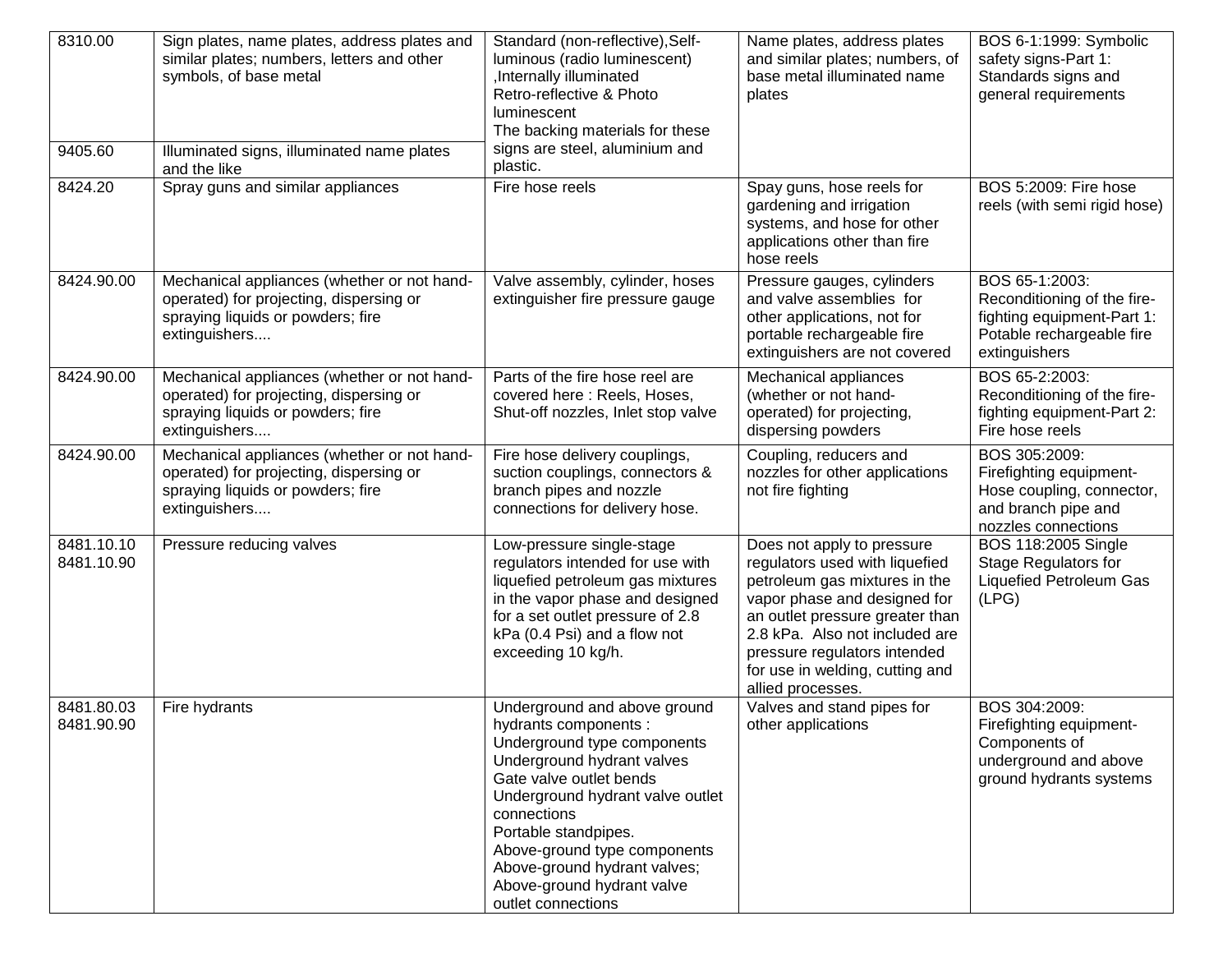|                                                   |                                                                                                                                                                                                                                                                                                                                                                                                                                                                                                                                | Hydrant valve outlet adapters.                                                                                                                                                                                                                                                      |                                                                                                                                                                                        |                                                                                                                                                                       |
|---------------------------------------------------|--------------------------------------------------------------------------------------------------------------------------------------------------------------------------------------------------------------------------------------------------------------------------------------------------------------------------------------------------------------------------------------------------------------------------------------------------------------------------------------------------------------------------------|-------------------------------------------------------------------------------------------------------------------------------------------------------------------------------------------------------------------------------------------------------------------------------------|----------------------------------------------------------------------------------------------------------------------------------------------------------------------------------------|-----------------------------------------------------------------------------------------------------------------------------------------------------------------------|
| 8424.10                                           | Mechanical appliances (whether or not hand-<br>operated) for projecting, dispersing or<br>spraying liquids or powders; fire<br>extinguishers                                                                                                                                                                                                                                                                                                                                                                                   | Portable fire extinguishers                                                                                                                                                                                                                                                         | Cartridge type fire<br>extinguishers                                                                                                                                                   | BOS 252:2007:<br>Firefighting - Potable<br>rechargeable fire<br>extinguishers-Performance<br>and construction                                                         |
| 4011.10                                           | New pneumatic tyres, of rubberof a kind<br>used on motor cars                                                                                                                                                                                                                                                                                                                                                                                                                                                                  | Pneumatic tyres for passenger<br>and their trailers                                                                                                                                                                                                                                 | Vintage, racing, motor cycle<br>and cycle tyres.                                                                                                                                       | <b>BOS 116:2011: Pneumatic</b><br>tyres for passenger cars<br>and their trailers                                                                                      |
| 4011.20.15<br>4011.20.25                          | New pneumatic tyres, of rubberof a kind<br>used on buses or lorries                                                                                                                                                                                                                                                                                                                                                                                                                                                            | Pneumatic tyres for commercial<br>vehicles and their trailers.<br>All load indices are covered.                                                                                                                                                                                     | Low speed tyres below 80<br>km/h. (speed category of E<br>and below) most used farm<br>machinery like tractors,<br>harvesters.<br>Motor cycle and cycle tyres are<br>also not covered. | <b>BOS 117:2011: Pneumatic</b><br>tyres for commercial<br>vehicles and their trailers                                                                                 |
| 7007.11                                           | Toughed (tempered) Safety glass; of size<br>and shape suitable for incorporation in<br>vehicles aircrafts, spacecraft or vessels.                                                                                                                                                                                                                                                                                                                                                                                              | Toughened (tempered) safety<br>glass for vehicles                                                                                                                                                                                                                                   | Toughed (tempered) Safety<br>glass, for aircrafts, spacecraft<br>or vessels                                                                                                            | BOS 160:2011:<br>Toughened safety glass<br>for vehicles                                                                                                               |
| 7007.21                                           | Laminated safety glass; of size and shape<br>suitable for incorporation in vehicles aircrafts,<br>spacecraft or vessels.                                                                                                                                                                                                                                                                                                                                                                                                       | High penetration -Resistant<br>laminated safety glass for<br>vehicles                                                                                                                                                                                                               | High penetration - Resistant<br>laminated safety glass for<br>aircrafts, spacecraft or vessels.                                                                                        | BOS 158:2011: High<br>penetration -Resistant<br>laminated safety glass for<br>vehicles                                                                                |
| 7007.21                                           | Laminated safety glass; of size and shape<br>suitable for incorporation in vehicles aircrafts,<br>spacecraft or vessels.                                                                                                                                                                                                                                                                                                                                                                                                       | Laminated safety glass for<br>vehicles                                                                                                                                                                                                                                              | Laminated safety glass for<br>aircrafts, spacecraft or vessels.                                                                                                                        | BOS 159:2011: Laminated<br>safety glass for vehicles                                                                                                                  |
| 8451.21.10<br>8451.21.20<br>8451.21.90<br>8451.29 | Machinery (excluding machines of heading<br>84.50) for washing, cleaning, wringing,<br>drying, ironing, pressing(including fusing<br>presses), bleaching, dyeing, dressing,<br>finishing, coating or impregnating textile<br>yarns, fabrics or made up textile articles and<br>machines for applying the paste to the base<br>fabric or other support used in the<br>manufacture of floor coverings such as<br>linoleum; machines for reeling, unreeling,<br>folding, cutting or pinking textile fabrics.<br>- Drying machines | Clothes dryers<br><b>Towel rails</b><br>This standard deals with the<br>safety of electric clothes dryers for<br>drying textiles on racks located in<br>a warm airflow and to electric<br>towel rails , for household and<br>similar purposes, rated voltage<br>not more than 250V. | Tumble dryers, hair dryers,<br>hand dryers (centrifugal driers)                                                                                                                        | BOS IEC 60335-2-<br>43:2008: Household and<br>similar electrical<br>appliances-Safety-Part 2-<br>43: Particular requirements<br>for clothes dryers and<br>towel rails |
| 8421.39.90                                        | Centrifuges, including centrifugal dryers;<br>filtering or purifying machinery and apparatus<br>, for liquids or gases<br>-Filtering or purifying machinery and<br>apparatus for gases                                                                                                                                                                                                                                                                                                                                         | Electronic Air filters                                                                                                                                                                                                                                                              | Air filters for motor vehicles<br>Catalytic converters                                                                                                                                 | BOS IEC 60335-2-<br>65:2008: Household and<br>similar electrical<br>appliances-Safety-Part 2-<br>65: Particular requirements<br>for air-cleaning appliances           |
| 8451.30.00                                        | Machinery (excluding machines of heading<br>84.50) for washing, cleaning, wringing,<br>drying, ironing, pressing(including fusing<br>presses), bleaching, dyeing, dressing,<br>finishing, coating or impregnating textile                                                                                                                                                                                                                                                                                                      | Ironing machines and presses for<br>one person<br>Mangles<br>Rotary ironers for one person<br><b>Trouser presses</b>                                                                                                                                                                | Rotary irons for operation by<br>more than one person                                                                                                                                  | BOS IEC 60335-2-<br>44:2008: Household and<br>similar electrical<br>appliances-Safety-Part 2-<br>44: Particular requirements                                          |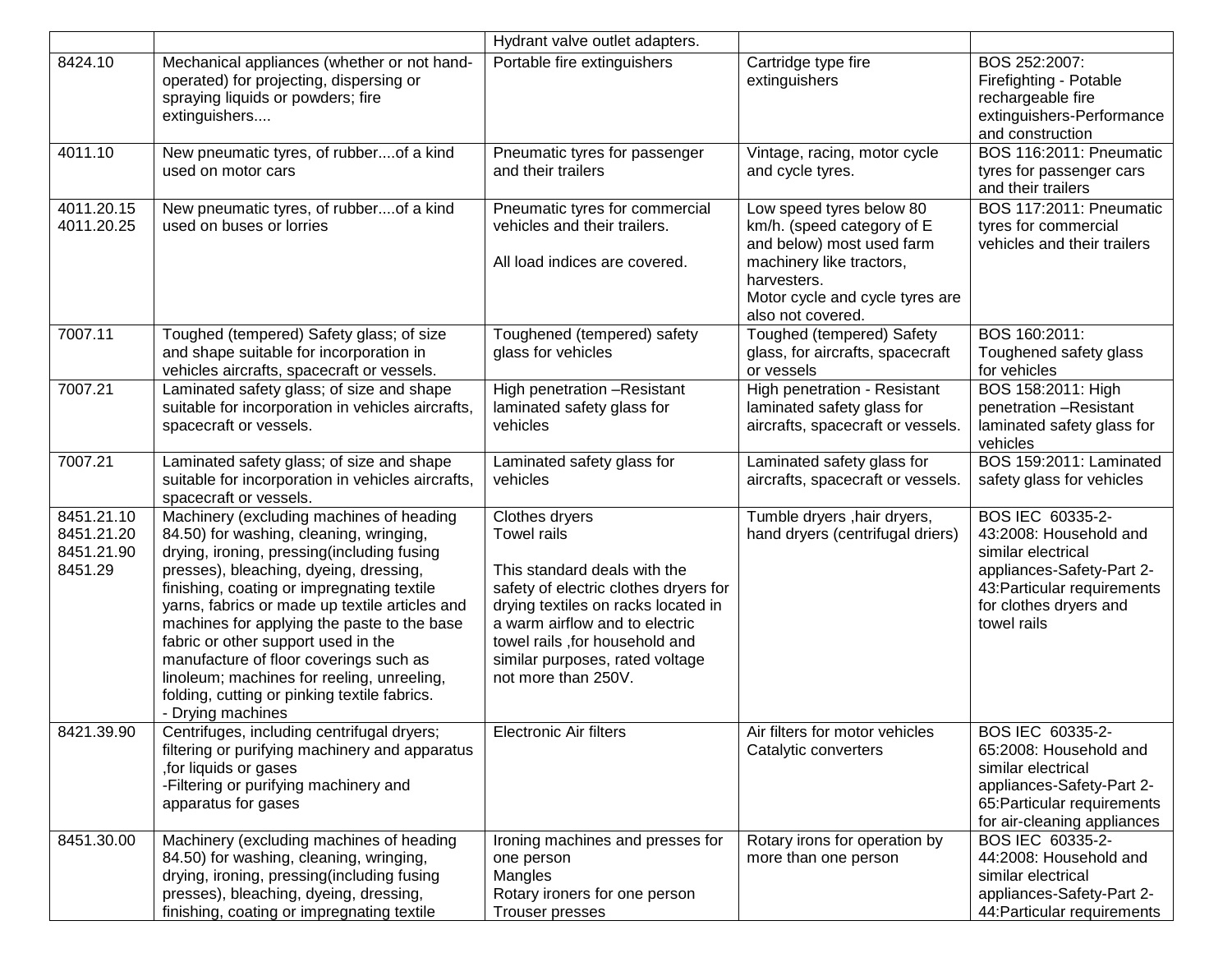| 8452.10.00                                                                           | yarns, fabrics or made up textile articles and<br>machines for applying the paste to the base<br>fabric or other support used in the<br>manufacture of floor coverings such as<br>linoleum; machines for reeling, unreeling,<br>folding, cutting or pinking textile fabrics.<br>-Ironing machines and presses(including<br>fusing presses)<br>Sewing machines (excluding book sewing                                                                | Sewing machines                                                                                                   | Mechanical hand operated                                                                                                                         | for ironers<br>BOS IEC 60335-2-                                                                                                                                |
|--------------------------------------------------------------------------------------|-----------------------------------------------------------------------------------------------------------------------------------------------------------------------------------------------------------------------------------------------------------------------------------------------------------------------------------------------------------------------------------------------------------------------------------------------------|-------------------------------------------------------------------------------------------------------------------|--------------------------------------------------------------------------------------------------------------------------------------------------|----------------------------------------------------------------------------------------------------------------------------------------------------------------|
|                                                                                      | machines of heading 84.40); furniture, bases<br>and covers specially designed for sewing<br>machines; sewing machine needles<br>-Sewing machines of the household type                                                                                                                                                                                                                                                                              |                                                                                                                   | sewing machines                                                                                                                                  | 28:2008: Household and<br>similar electrical<br>appliances-Safety-Part 2-<br>28, Particular requirement<br>for sewing machines                                 |
| 8479.89.33<br>8479.89.90                                                             | Machines and mechanical appliances having<br>individual functions, not specified or included<br>elsewhere in this chapter.<br>-floor polishers and scrubbers, electrical,<br>non-domestic                                                                                                                                                                                                                                                           | Floor polishers<br>Floor scrubbers                                                                                | Food grinders and mixers<br>Fruit or vegetable juice<br>extractors<br>Appliances used exclusively<br>for industrial purposes                     | BOS IEC 60335-2-<br>10:2008: Household and<br>similar electrical<br>appliances-Safety-Part 2-<br>10: Particular requirement<br>for floor treatment             |
| 8509.80.10                                                                           | Electro-mechanical domestic appliances, with<br>self-contained electric motor.<br>-floor polishers                                                                                                                                                                                                                                                                                                                                                  |                                                                                                                   |                                                                                                                                                  | machines and wet<br>scrubbing machines                                                                                                                         |
| 8516.10.90                                                                           | Electric instantaneous or storage water<br>heaters and immersion heaters; electric<br>space heating apparatus and soil heating<br>apparatus (for example, hair dryers, hair<br>curlers, curling tong heaters) and hand<br>dryers; electric smooth-appliances of a kind<br>used for domestic purposes; electric heating<br>resistors(excluding those of heading 85.45)<br>-Electric instantaneous or storage water<br>heaters and immersion heaters. | Storage water heaters                                                                                             | instantaneous water heaters<br>commercial dispensing<br>appliances & vending<br>machines<br>appliances for industrial<br>purposes                | BOS IEC 60335-2-<br>21:2009: Household and<br>similar electrical<br>appliances-Safety-Part 2-<br>21: Particular requirement<br>for storage of water<br>heaters |
| 8516.40.00                                                                           | Electric smoothing irons                                                                                                                                                                                                                                                                                                                                                                                                                            | Household domestic irons for<br>clothing (i.e. dry, steam, corded or<br>cordless electric irons)                  | Non-electric irons which are<br>heated by means of placing<br>the iron on a hot surface such<br>as an element or fired stove.                    | BOS IEC 60335-2-3 Ed.<br>5.2: Household and<br><b>Similar Electrical</b><br>Appliances - Safety Part<br>2-3: Particular<br>requirements for Electric<br>Irons  |
| 8518.10<br>8518.21<br>8518.22<br>8518.29<br>8518.30<br>8518.40<br>8518.50<br>8518.90 | Microphones and stands thereof; loud-<br>speakers, whether or not mounted in their<br>enclosures; headphones, earphones and<br>combined micro phone-speaker sets; audio-<br>frequency electric amplifiers; electric sound<br>amplifier sets.                                                                                                                                                                                                        | loud-speakers (With mains<br>connection)<br>audio-frequency electric amplifiers<br>Electric sound amplifier sets. | Telephone sets,<br>Computers,<br>Microphones,<br>Headphones,<br>Earphones,<br>Loud-speakers(without in built<br>Amplifiers),<br>radar apparatus, | <b>BOS IEC</b><br>60065:2005:Audio, video<br>and similar electronic<br>apparatus<br>This covers electronic<br>apparatus intended for<br>reception, generation, |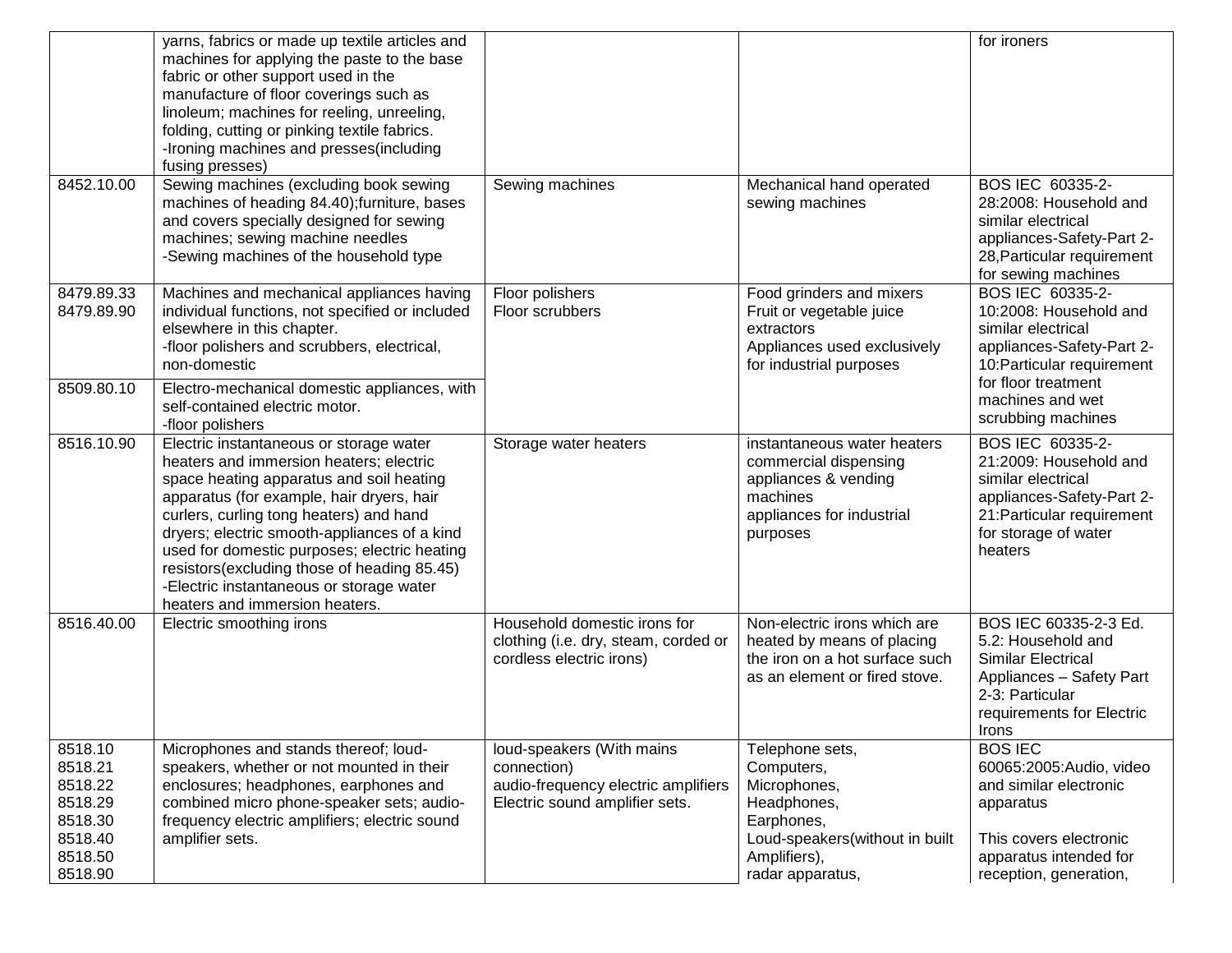| 8519.20<br>8519.30<br>8519.50<br>8519.81.05<br>8519.81.10<br>8519.81.90<br>8519.89.10<br>8519.89.90                                                                                | Sound recording or reproducing apparatus                                                                                                                                                                                                | Sound recording or reproducing<br>apparatus<br>Tape Recorders, turntables                                                                                             | Electrical signaling,<br>Safety or traffic control<br>equipment for railways,<br>tramways etc. | recording or reproduction<br>respectively of audio,<br>video and associated<br>signals                                                                                  |
|------------------------------------------------------------------------------------------------------------------------------------------------------------------------------------|-----------------------------------------------------------------------------------------------------------------------------------------------------------------------------------------------------------------------------------------|-----------------------------------------------------------------------------------------------------------------------------------------------------------------------|------------------------------------------------------------------------------------------------|-------------------------------------------------------------------------------------------------------------------------------------------------------------------------|
| 8521.10<br>8521.90                                                                                                                                                                 | Video recording or reproducing, apparatus,<br>whether or not incorporating a video tuner.                                                                                                                                               | Video recording or reproducing<br>(VCR)                                                                                                                               |                                                                                                |                                                                                                                                                                         |
| 8522.10<br>8522.90                                                                                                                                                                 | Parts and accessories suitable for use solely<br>or principally with the apparatus of headings<br>nos 85.19 or 85.21                                                                                                                    |                                                                                                                                                                       |                                                                                                |                                                                                                                                                                         |
| 8528.71<br>8528.72<br>8528.73                                                                                                                                                      | Reception Apparatus for television, whether<br>or not incorporating radio-broadcast or sound<br>or video recording or reproduction apparatus                                                                                            | <b>Television Sets</b>                                                                                                                                                |                                                                                                |                                                                                                                                                                         |
| 8525.80.10<br>8525.80.20<br>8525.80.90                                                                                                                                             | Transmission apparatus for radio<br>broadcasting or television, whether or not<br>incorporating reception apparatus or sound<br>recording or reproducing apparatus;<br>television cameras, digital cameras and video<br>camera records. | television cameras<br>digital cameras<br>video camera records                                                                                                         |                                                                                                |                                                                                                                                                                         |
| 8527.12.00<br>8527.13.10<br>8527.13.90<br>8527.19.10<br>8527.19.10<br>8527.21.00<br>8527.29.00<br>8527.91.10<br>8527.91.90<br>8527.92.10<br>8527.92.90<br>8527.99.10<br>8527.99.90 | Reception apparatus for radio telephony,<br>radio telegraphy or radio broadcasting,<br>whether or not combined in the same<br>housing, with sound recording or reproducing<br>apparatus or a clock.                                     | Radios, Hifi systems                                                                                                                                                  |                                                                                                |                                                                                                                                                                         |
| 8536.69.65<br>8536.69.90                                                                                                                                                           | Lamp holders, plugs and sockets<br>- Other, for a voltage of less than 500V                                                                                                                                                             | Only covers 13 amp plugs (i.e. the<br>British system with the three<br>square pins)                                                                                   | Does not include the 16 amp<br>system of three round pin<br>plugs                              | BOS 41-1:2001 13A<br>Plugs, Socket Outlets,<br><b>Adaptors and Connection</b><br>Units-Part 1: Rewirable<br>and Non-rewirable 13 A<br><b>Fused Plugs- Specification</b> |
| 8536.69.60                                                                                                                                                                         | Lamp holders, plugs and sockets<br>-Other sockets, for voltage of less than 500V                                                                                                                                                        | Only covers 13 amp socket-<br>outlets (i.e. the British system with<br>three square sockets). Includes<br>portable socket outlets (i.e.<br>extension cords and leads) | Does not include the 16 amp<br>system of three round sockets                                   | BOS 41-2:2001 13A<br>Plugs, Socket Outlets,<br><b>Adaptors and Connection</b><br>Units-Part 2: Switched and<br>Un-Switched Socket-<br><b>Outlets- Specification</b>     |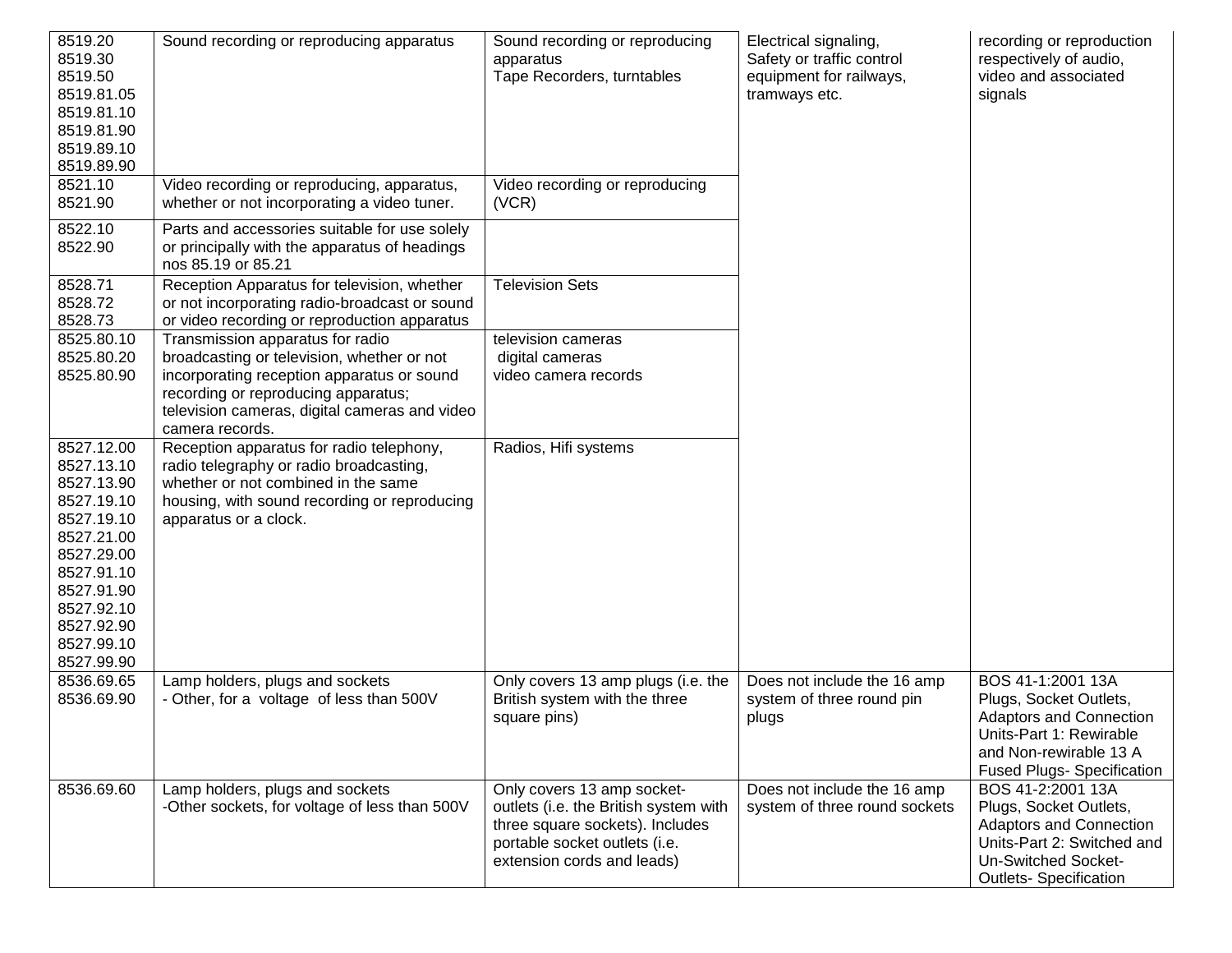| 8536.69.65<br>8536.69.90<br>8536.90.30 | Lamp holders, plugs and sockets<br>-Other, for a voltage of less than 500V<br>Electric apparatus for switching or protecting                                                                                                                                                                                                                                                                                                                         | Only covers 13 amp adaptors (i.e.<br>the British system with three<br>square pins). Also covers 1 amp<br>shaver (2 pin-sockets as per<br>BS1363) adaptors.<br>13 A fused connection units                                        | Does not include the 16 amp<br>system of three round pin<br>plugs<br>switch cover plates                                                                 | BOS 41-3:2001 13A<br>Plugs, Socket Outlets,<br><b>Adaptors and Connection</b><br>Units-Part 3: Adaptors-<br>Specification<br>BOS 41-4:2009: 13 A                                                                                              |
|----------------------------------------|------------------------------------------------------------------------------------------------------------------------------------------------------------------------------------------------------------------------------------------------------------------------------------------------------------------------------------------------------------------------------------------------------------------------------------------------------|----------------------------------------------------------------------------------------------------------------------------------------------------------------------------------------------------------------------------------|----------------------------------------------------------------------------------------------------------------------------------------------------------|-----------------------------------------------------------------------------------------------------------------------------------------------------------------------------------------------------------------------------------------------|
|                                        | electrical circuits, or for making connections<br>to or in electrical circuits(for example<br>switches, relays, fuses, surge suppressors,<br>plugs, sockets, lamp holders and other<br>connectors, junction boxes), for a voltage not<br>exceeding 1 000V.<br>Apparatus connectors; switch cover plates                                                                                                                                              | (Switched and unswitched)                                                                                                                                                                                                        |                                                                                                                                                          | plugs, socket-outlets,<br>adaptors and connection<br>units-Part 4: Switched and<br>unswitched 13 A fused<br>connection units                                                                                                                  |
| 8424.30                                | Steam projecting machines/apparatus                                                                                                                                                                                                                                                                                                                                                                                                                  | Electric appliances for household<br>use that are intended for cleaning<br>surfaces such as windows, walls<br>and empty swimming pools by<br>using liquid cleansing agents or<br>steam their rated voltage not<br>more than 250V | Fabric steamers<br>Cleaning appliances for<br>industrial use                                                                                             | BOS IEC 60335-2-<br>54:2007: Household and<br>similar electrical<br>appliances-Safety-Part 2-<br>54: Particular requirements<br>for surface cleaning<br>appliances for house hold<br>use employing liquids or<br>steam                        |
| 8516.10.90                             | Electric instantaneous or storage water<br>heaters and immersion heaters; electric<br>space heating apparatus and soil heating<br>apparatus (for example, hair dryers, hair<br>curlers, curling tong heaters) and hand<br>dryers; electric smooth-appliances of a kind<br>used for domestic purposes; electric heating<br>resistors (excluding those of heading 85.45)<br>-Electric instantaneous or storage water<br>heaters and immersion heaters. | Electric aquarium heaters                                                                                                                                                                                                        | instantaneous water heaters<br>commercial dispensing<br>appliances & vending<br>machines<br>appliances for industrial<br>purposes                        | BOS IEC 60335-2-<br>55:2008: Household and<br>similar electrical<br>appliances-Safety-Part 2-<br>55: Particular requirements<br>for surface cleaning<br>appliances for electrical<br>appliances for use with<br>aquariums and garden<br>ponds |
| 8543.70                                | Electrical machines and apparatus, having<br>individual functions, not specified or included<br>elsewhere in this chapter.<br>- Other machines and apparatus                                                                                                                                                                                                                                                                                         | Electric automatic food<br>dispensers                                                                                                                                                                                            |                                                                                                                                                          |                                                                                                                                                                                                                                               |
| 8421.21                                | Centrifuges, including centrifugal dryers;<br>filtering or purifying machinery and apparatus<br>for liquids or gases,<br>-Filtering or purifying machinery and<br>apparatus for gases                                                                                                                                                                                                                                                                | Electric sludge-suction                                                                                                                                                                                                          | apparatus for gases                                                                                                                                      |                                                                                                                                                                                                                                               |
| 8543.70.00                             | Electrical machines and apparatus, having<br>individual functions, not specified or included<br>elsewhere in this chapter.<br>- Other machines and apparatus                                                                                                                                                                                                                                                                                         | Electric fence energizers                                                                                                                                                                                                        | electromagnetically coupled<br>animal trainer collars, separate<br>battery chargers, electric<br>fishing machines, electric<br>animal-stunning equipment | BOS IEC 60335-2-<br>76:2006: Household and<br>similar electrical<br>appliances-Safety-Part 2-<br>76: Particular requirements<br>for electric fence<br>energizers                                                                              |